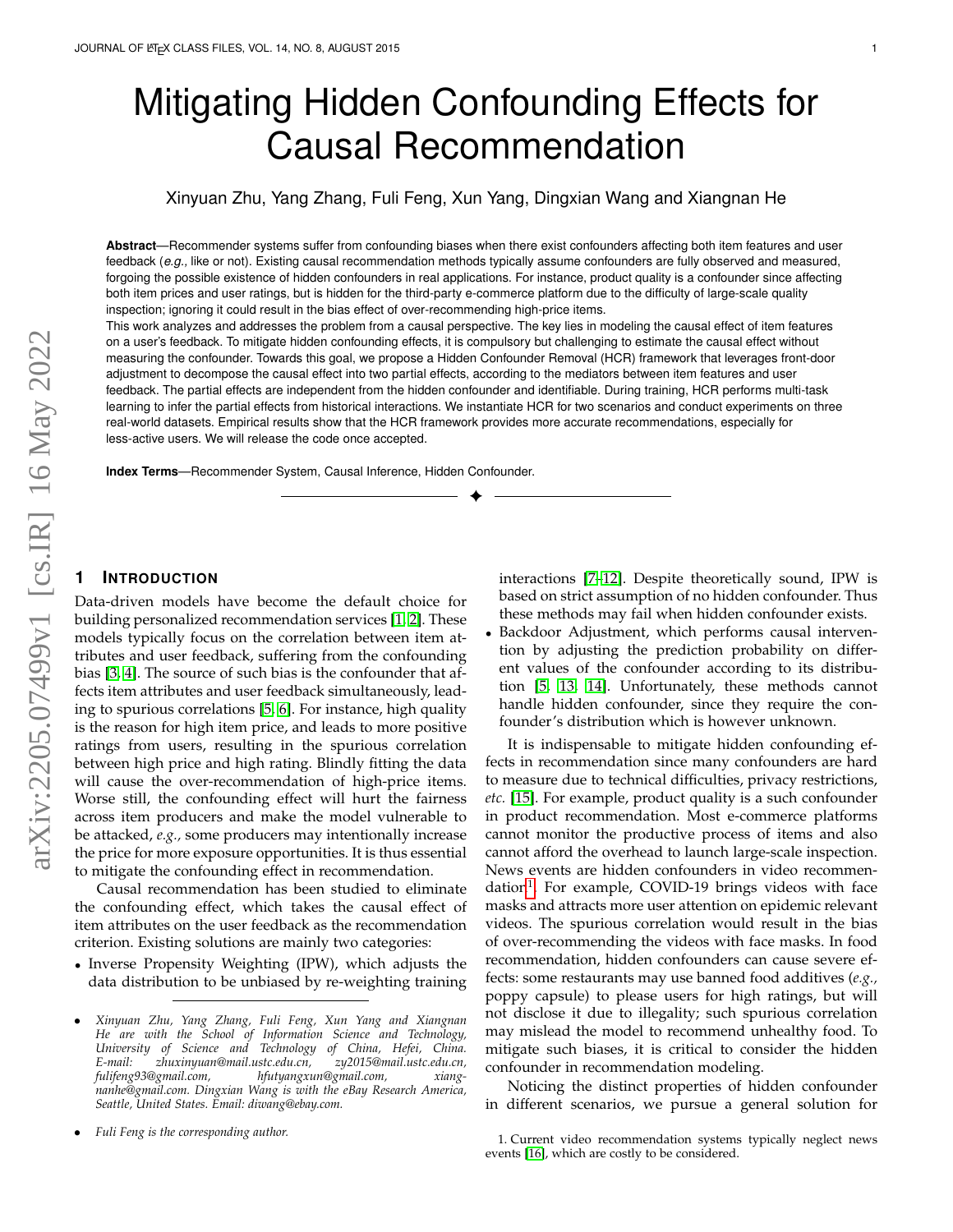

<span id="page-1-1"></span>

Fig. 1. Causal graphs for illustrating the hidden confounding effect.  $V$ : hidden confounders,  $I:$  item features affected by  $V, U:$  user features,  $L:$ user preferences, M: mediators.

handling the hidden confounder in recommender systems. To understand its impact, we abstract the generation process of the *like* feedback<sup>[2](#page-1-0)</sup> as a general causal graph in Figure [1](#page-1-1) (a). The hidden confounder  $(V)$  affects item features  $(I)$  and the happening of like (L) through  $V \rightarrow I$  and  $V \rightarrow L$ , respectively. Item features  $I$  affect  $L$  through some mediators M such as the interaction of user-item features and mediation feedback (*e.g.,* click). The key to mitigating the hidden confounding effect lies in blocking the backdoor path  $(I \leftarrow V \rightarrow L)$  to estimate the causal effect of I on L, *i.e.*,  $P(L|U, do(I))$  [\[5,](#page-9-4) [13\]](#page-10-3). This is non-trivial since V is unobserved, restricting us from adopting any operation requiring the value (or distribution) of  $V$ , including randomized control trails.

In this work, we propose a general *Hidden Confounder Removal* (HCR) framework to estimate the causal effect P(L|U, do(I)) by performing *front-door adjustment* [\[6\]](#page-10-0). The core idea is to decompose the causal effect into two partial effects through the mediator  $M: 1$ ) the effect of  $M$  on L, *i.e.*,  $P(L|U, do(M))$ ; and 2) the effect of I on M, *i.e.*,  $P(M|U, do(I))$ ). According to causal theory, both partial effects are identifiable and can be derived from plain conditional probabilities  $P(M|U, I)$  and  $P(L|U, I, M)$ . In this light, we design HCR as a multi-task learning framework that simultaneously learns the two distributions from historical interactions. After training, we infer the partial effects and chain them up to obtain  $P(L|U, do(I))$ , which is used for making recommendation. We select two recommendation scenarios, e-commerce products and micro-videos, and instantiate HCR over MMGCN [\[17\]](#page-10-7), a representative multimodal recommendation model. We conduct extensive experiments on three real-world datasets, validating the effectiveness of HCR, especially for less-active users.

The main contributions of this work are summarized as follows:

- We study a new problem of hidden confounder in recommender systems and analyze it from a causal perspective.
- We propose a new causal recommendation framework, Hidden Confounder Removal, which mitigates the hidden confounding effect with front-door adjustment.
- We evaluate HCR in two practical scenarios and conduct extensive experiments on three real-world datasets, verifying the effectiveness of our proposal.

<span id="page-1-0"></span>2. Like conceptually denotes post-click feedback such as favorite, purchase, *etc.*

# **2 TASK FORMULATION**

We first give a brief introduction of notations used in this paper. We use upper characters (*e.g.,* I), lowercase characters (*e.g.,* i), and calligraphic font (*e.g.,* I) to denote random variables, values of a random variable, and the sample space of variables, respectively. Taking  $I$  as an example, we denote the probability distribution of a variable as  $P(I)$  where the probability of observing  $I = i$  from the distribution is denoted as  $P(i)$  or  $P(I = i)$ .

From the probabilistic perspective, the target of recommendation is to estimate  $P(L = 1|u, i)$ , which denotes the like probability between a user-item pair  $(u, i)$  [\[18\]](#page-10-8). Conventional data-driven methods parameterize the target distribution as a recommender model  $f_{\Theta}(u, i)$  where  $\Theta$ denotes model parameters. These methods learn model parameters from a set of historical interactions  $D =$  $\{(u, i, l_{u,i})|u \in \mathcal{U}, i \in \mathcal{I}\}\right\}$ .  $l_{u,i} \in \{0,1\}$  indicates the happening of like between the user u and item  $i, U$  and  $\mathcal I$  denote the user set and item set, respectively. After training, the model infers the interaction probability for each user-item pair and constructs personalized ranking accordingly.

*Causal Recommendation:* To mitigate confounding biases, causal recommendation casts the recommendation problem as estimating  $P(L = 1|u, do(i))$ , which indicates the causal effect of item features I on L [\[5\]](#page-9-4). Note that  $P(L = 1|u, do(i))$ is a probability from the distribution  $P(L|U, do(I))$ . In the rest of this paper, we interchangeably use  $P(L = 1|u, do(i))$ and  $P(l|u, do(i))$ . The existing work on causal recommendation estimates the causal effect  $P(l|u, do(i))$  under a setting of observing all confounders between I and L, *i.e.,* ignoring all hidden confounders. Noticing that hidden confounders are common in practice, we formulate the task as estimating the causal effect when hidden confounder exists.

# **3 APPROACH**

In this section, we first introduce the causal graph describing the recommendation process with hidden confounders and analyze their impact. We then present the HCR framework that aims to mitigate the hidden confounding effects, followed by an instantiation of the HCR framework.

#### **3.1 Causal Graph of Recommendation Process**

By definition, causal graph [\[6\]](#page-10-0) is a directed acyclic graph, in which a node denotes a random variable and an edge denotes a causal relation between two nodes. A causal graph describes the abstract process of data generation and can guide the modeling of causal effects [\[5,](#page-9-4) [14\]](#page-10-4). Figure [1](#page-1-1) (a) shows the generation process of the like feedback with hidden confounders. We explain the semantics of nodes and edges in the graph as follows:

- Nodes  $U$  and  $I$  denote the user and item, specifically, the corresponding user and item features.
- Node  $L$  denotes the label of the like feedback. The like feedback conceptually denotes post-click user behaviors such as favorite, purchase, *etc.*
- Node V denotes hidden confounders which affect both item features and the happening of like.
- Node  $M$  denotes a set of variables that act as mediators between  $\{U, I\}$  and L. For example, click feedback is such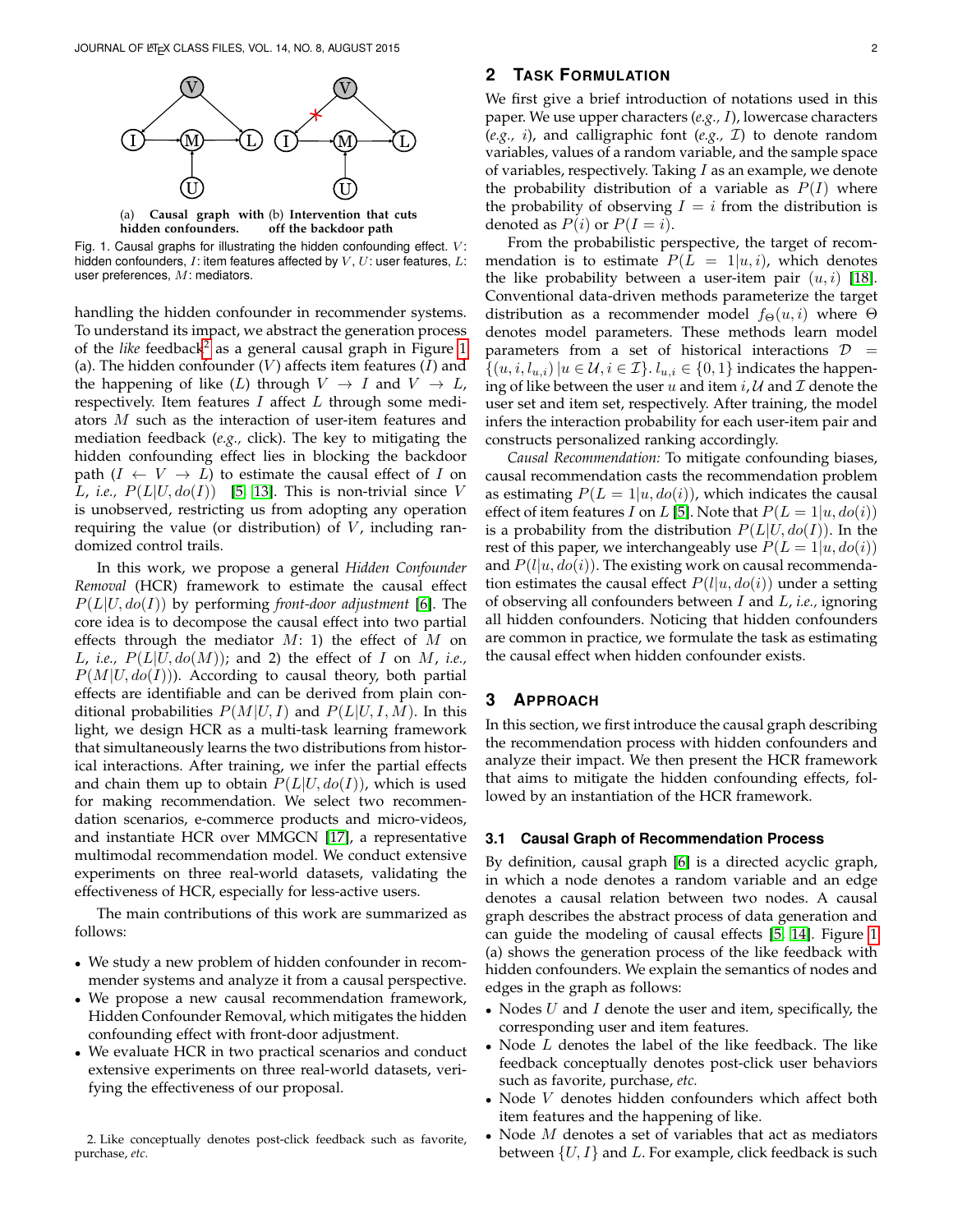a mediator, which is affected by the user and item features and is a prior behavior of the post-click feedback L, *i.e.,* the happening of like depends on the happening of click.

- Edges  $I \leftarrow V \rightarrow L$  denote that V affects both item features and the happening of like<sup>[3](#page-2-0)</sup>.
- Edges  $\{U, I\} \rightarrow M \rightarrow L$  denote that U and I usually affect like through a set of mediators, *e.g.,* the matching of user and item features. In other words,  $U$  and  $I$  do not result in like solely. Moreover, users often demonstrate multiple cascading feedback [\[19\]](#page-10-9), *e.g., click* → *add-tocart* → *purchase* (like) in e-commerce scenarios and *click*  $\rightarrow$  *finish*  $\rightarrow$  *thumbs-up* (like) on micro-video platforms. Therefore, prior feedback is also a mediator between item features  $\{U, I\}$  and like feedback L.

*Confounding effect.* Note that the hidden confounder V opens the backdoor path  $I \leftarrow V \rightarrow L$ , bringing spurious correlations between the item feature I and like L.

- As to conventional recommender models that are trained on the historical interactions, *i.e.,* observational data, they would inherit these spurious correlations, resulting in biased estimation of user preferences.
- While there exist causal models to estimate the causal effect  $P(l|u, do(i))$ , they can only consider observed confounders, *i.e.*, neglecting the hidden confounder V. Consequently, the backdoor path through  $V$  still brings the confounding effect to their estimation of  $P(l|u, do(i))$ . These methods thus also face bias issues.

#### **3.2 Hidden Confounder Removal Framework**

We now consider how to mitigate the hidden confounding effect through the backdoor path  $I \leftarrow V \rightarrow L$  without measuring the confounders  $V$ .

# *3.2.1 Causal Effect Recognition*

The progress of causal inference provides us a tool to handle our case with mediator between  $I$  and  $L$ . The key is *front-door adjustment*, which constructs the causal effect  $P(l|u, do(i))$  from the underlying effects *w.r.t.* the mediator. The is because any change on item features  $I$  can only affect the like feedback  $L$  when it has changed the value of the mediator, *e.g.,* the matching between user and item features. Note that  $P(l|u, do(i))$  means controlling the input item features  $I = i$  with the *do-calculus* [\[6\]](#page-10-0), which is shown in Figure [1\(](#page-1-1)b). Accordingly, we can draw the joint distribution of  $L$ ,  $V$ , and  $M$  as,

$$
P(l, v, m | u, do(i)) = P(m | u, do(i)) P(v) P(l | m, v, u).
$$
 (1)

Eq. [\(1\)](#page-2-1) holds due to the conditional independence of variables given their parent nodes. By summing the prob-abilities in Eq. [\(1\)](#page-2-1) over  $v$  and  $m$ , we obtain the target causal effect:

$$
P(l|u, do(i)) \stackrel{(a)}{=} \sum_{m} P(m|u, do(i)) \sum_{v} P(v) P(l|m, v, u)
$$
  
\n
$$
\stackrel{(b)}{=} \sum_{m} P(m|u, do(i)) P(l|u, do(m)).
$$
\n(2)

<span id="page-2-0"></span>3. As an initial attempt of studying the hidden confounder issue in recommender systems, we omit the confounders between  $U$  and  $L$  and the edge  $V \rightarrow U$ , which are left for future exploration. Besides, the spurious correlation between  $U$  and  $L$  unlikely changes the ranking of items for a user.

Eq. [\(2\)](#page-2-2) (b) holds due to the *back-door adjustment* [\[6\]](#page-10-0). In Eq. [\(2\)](#page-2-2),  $P(l|u, do(m))$  denotes the causal effect of M on L and  $P(m|u, do(i))$  denotes the causal effect of I on M. In particular,  $P(l|u, do(m))$  is the probability of like happening when forcibly setting the value of mediator as m.  $P(m|u, do(i))$ represents how likely the mediator will be set as  $m$  when we choose the item feature  $i$ .

According to the causal graph in Figure [1,](#page-1-1) we can find that both  $P(l|u, do(m))$  and  $P(m|u, do(i))$  are identifiable.

- As to  $P(l|u, do(m))$ , we can block the backdoor path  $M \leftarrow I \leftarrow V \rightarrow L$  without measuring V. This is because controlling  $V$  is equal to controlling  $I$  [\[6\]](#page-10-0). As such, we can achieve P(l|u, do(m)) by conducting a *backdoor adjustment* over the observable item feature I, which is similar to the existing causal recommendation methods on observable confounders [\[5,](#page-9-4) [20\]](#page-10-10).
- As to  $P(m|u, do(i))$ , the backdoor path  $I \leftarrow V \rightarrow$  $L \leftarrow M$  is *d*-separated by the collider L [\[6\]](#page-10-0). Therefore,  $P(m|u, do(i)) = P(m|u, i)$  where m, u, and i are all observable values.

We then further derive the second term  $P(l|u,do(m))$ ,i.e.,  $\sum_{v} P(v) P(l|m,v,u)$  as:

$$
\sum_{v} P(v) P(l|v, m, u) \stackrel{(a)}{=} \sum_{v} \sum_{i} P(v|i) p(i) p(l|v, m, u)
$$

$$
\stackrel{(b)}{=} \sum_{i} \sum_{v} P(v|i) P(i) P(l|m, v, u, i)
$$

$$
\stackrel{(c)}{=} \sum_{i} \left( \sum_{v} P(l|m, v, u, i) P(v|i, m) \right) P(i)
$$

$$
\stackrel{(d)}{=} \sum_{i} P(l|u, i, m) P(i).
$$
(3)

The derivation is explained step by step as follows:

- (a) holds since  $P(v) = \sum_{v} P(v|i)P(i)$ .
- (b) is based on  $P(l|m, v, u) = P(l|m, v, u, i)$  since I is independent with  $L$  given  $V, M$  according to the causal graph.
- (c) is based on  $P(v|i) = P(v|i, m)$ , since M is independent with  $V$  given  $I$  according the causal graph.
- (d) holds due to the properties of marginal distribution.

By replacing  $P(l|u, do(m))$  with  $\sum_i P(l|u, i, m)P(i)$  and  $p(m|u, do(i))$  with  $p(m|u, i)$ , we obtain the causal effect free from the hidden confounder  $V$ , which is:

<span id="page-2-3"></span>
$$
P(l|u, do(i)) = \sum_{m} P(m|u, i) \sum_{i'} P(l|u, i', m) P(i').
$$
 (4)

<span id="page-2-1"></span>Up to this point, we have freed the causal effect  $P(l|u, do(i))$  from the hidden confounder V. We then consider estimating the causal effect from historical data D. According to Eq. [\(4\)](#page-2-3), to obtain  $P(l|u, do(i))$ , we need to: 1) in the training stage, estimate the conditional mediator probability  $P(m|u, i)$  and the conditional like probability  $P(l|u, i, m)$  through historical data  $D$ ; 2) in the inference stage, avoid iterating over all values of  $I$  and  $M$  since it is computationally costly. We need to get rid of the sum over  $i'$  and m in Eq. [\(4\)](#page-2-3).

#### <span id="page-2-2"></span>*3.2.2 Estimation in Training Stage*

We estimate the two conditional probabilities  $P(m|u, i)$  and  $P(l|u, i, m)$  in the following steps: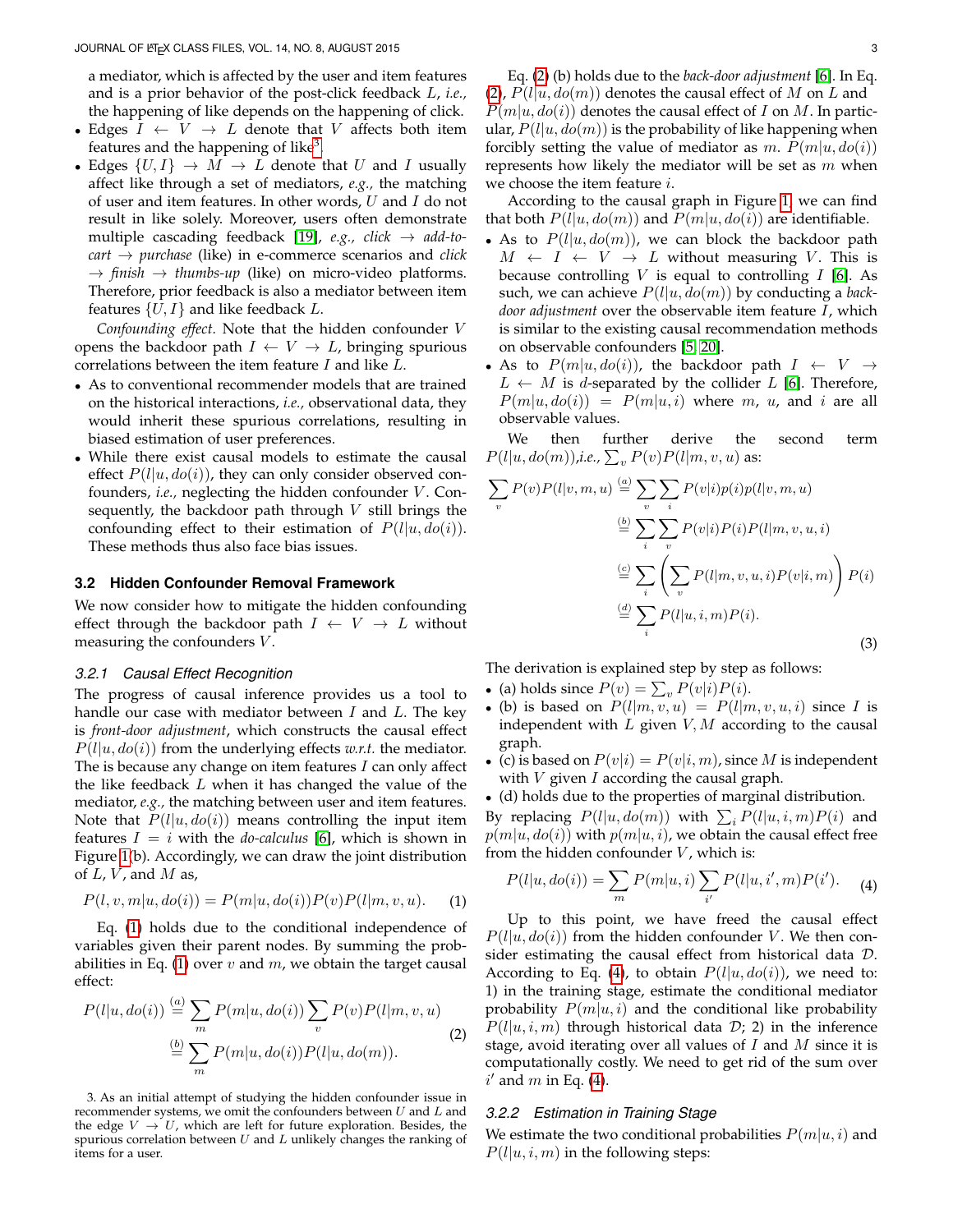

<span id="page-3-0"></span>Fig. 2. Model architecture for HCR. The training stage and inference stage use blue arrows and red arrows, respectively.

**Step 1. Modeling the conditional mediator probability**  $P(m|u, i)$ . We parameterize the distribution of the conditional mediator probability as  $f_m(u, i)$ , where  $f(\cdot)$  can be arbitrary backbone models (*e.g.,* MMGCN) that take u and  $i$  as inputs. , and  $f_m$  denotes the predicted probability of  $M = m$ .

**Step 2. Modeling the conditional like probability**  $P(l|u, i, m)$ . Given u and i, and the value of mediator m,  $P(l|u, i, m)$  gives the like probability. We parameterize the distribution as a decomposed model in the following form:

<span id="page-3-6"></span>
$$
h(u, i, m) = h^{1}(u, m) * h^{2}(u, i),
$$
\n(5)

where  $h^1(\cdot)$  and  $h^2(\cdot)$  can be any backbone models for recommendation. Similar to [\[5,](#page-9-4) [20\]](#page-10-10), our main consideration for the decomposition is that the correlation  $P(l|u, i, m)$ comes from two different sources: (1)  $M$  is correlated with L due to the casual path  $M \to L$  given I; (2) I is correlated with L due to the backdoor path  $I \leftarrow V \rightarrow L$  given M.

**Step 3. Estimating**  $P(m|u, i)$  and  $P(l|u, i, m)$ . As the backbone models have different target values, we adopt multitask learning to learn them simultaneously. Formally,

$$
\min_{f_m, h_{(u,i,m)\in\mathcal{D}}} \sum_{m,n} R_M(f_m(u,i),m) + \beta \sum_{(u,i,m,l)\in\mathcal{D}} R_L(h(u,i,m),l),
$$
\n(6)

where  $R_M(\cdot)$  and  $R_L(\cdot)$  denote the recommendation losses of the two tasks, respectively, such as the cross-entropy loss, and  $\beta$  is a hyper-parameter to balance the two tasks. Note that we let the backbone models share the embedding layer to facilitate knowledge transferring across tasks [\[21\]](#page-10-11). Figure [2](#page-3-0) shows our model architecture under the multitask learning framework. Note that we merge  $h^1(u,m)$  and  $h<sup>2</sup>(u, i)$  in the figure for briefness.

## *3.2.3 Inference*

To construct the recommendation list for each user, we need to calculate the causal effect  $P(l|u, do(i))$  for each useritem pair. It is computationally costly to direct calculate the causal effect according to Eq. [\(4\)](#page-2-3) as traversing all combinations of M and I requires  $|\mathcal{M}|$  \*  $|\mathcal{I}|$  times of model inference, where  $|\cdot|$  denotes the size of the sample space. Owing to



<span id="page-3-1"></span>Fig. 3. A specific causal graph under the general causal graph (Figure [1\)](#page-1-1) where the variables  $\{C, Z\}$  constitute the mediator  $M$ .  $V$ : hidden confounders,  $Z$ : integrated features of user-item pair,  $C$ : click feedback,  $L$ : like feedback.

our design of decomposing  $h(u, i, m)$ , we can get rid of the sum operation as:

<span id="page-3-5"></span>
$$
P(l|u, do(i)) = \sum_{m} P(m|u, i) \sum_{i'} P(l|u, i', m) P(i')
$$
  
= 
$$
\sum_{m} f_m(u, i) \sum_{i'} h(u, i', m) P(i')
$$
  
= 
$$
\sum_{m} f_m(u, i) \sum_{i'} h^1(u, m) h^2(u, i') P(i')
$$
  
= 
$$
\sum_{m} f_m(u, i) h^1(u, m) * \sum_{i'} h^2(u, i') P(i')
$$
  

$$
\propto S_u \sum_{m} f_m(u, i) h^1(u, m)
$$

where  $S_u = \sum_{i'} h^2(u, i')$  is a constant given u. As  $S_u$  will not influence the item ranking, we omit can safely omit it during inference.

#### **3.3 Instantiation**

In this part, we present an instantiation of the HCR framework in which two mediators are considered: integrated user-item features and the click feedback. We denote the integrated features of user-item pair and the click feedback as  $C$  and  $Z$ , respectively. As shown in Figure [3,](#page-3-1)  $C$  and  $Z$  also have a direct causal relation ( $Z \rightarrow C$ ) since the integrated user-item features affect the happening of click feedback $4$ .

#### *3.3.1 Causal Effect Recognition and Modeling*

<span id="page-3-4"></span>By replacing  $M$  with  $C$  and  $Z$  in Eq. [\(4\)](#page-2-3), we identify the causal effect as:

$$
P(l|u, do(i)) = \sum_{c,z} P(c, z|u, i) \sum_{i'} P(l|u, i', c, z) P(i').
$$
\n(8)

Since the like feedback are conditioned on clicks, we have  $P(l = 1|u, i', c = 0, z) = 0$ . Besides, the integrated feature of user-item pair, *i.e.,* z, is determined given the input features of u and i. Hence, we have  $P(c, z \neq z(u, i)|u, i) = 0$  (or  $P(z \neq z(u, i)|u, i) = 0$ ) [\[13\]](#page-10-3), where  $z(\cdot)$  represents the feature integration function in recommender systems. Similar to [\[13\]](#page-10-3), we implement  $f_m(u, i)$  as:

<span id="page-3-3"></span>
$$
f_m(u, i) = \begin{cases} \hat{f}(u, i, z(u, i)), & \text{if } z = z(u, i) \\ 0, & \text{else} \end{cases}
$$
 (9)

<span id="page-3-2"></span>4. The direct edge  $I \rightarrow C$  means that some item features (*e.g.*, an eye-catching cover image) directly affects the click probability through affecting the probability of exposure [\[20\]](#page-10-10).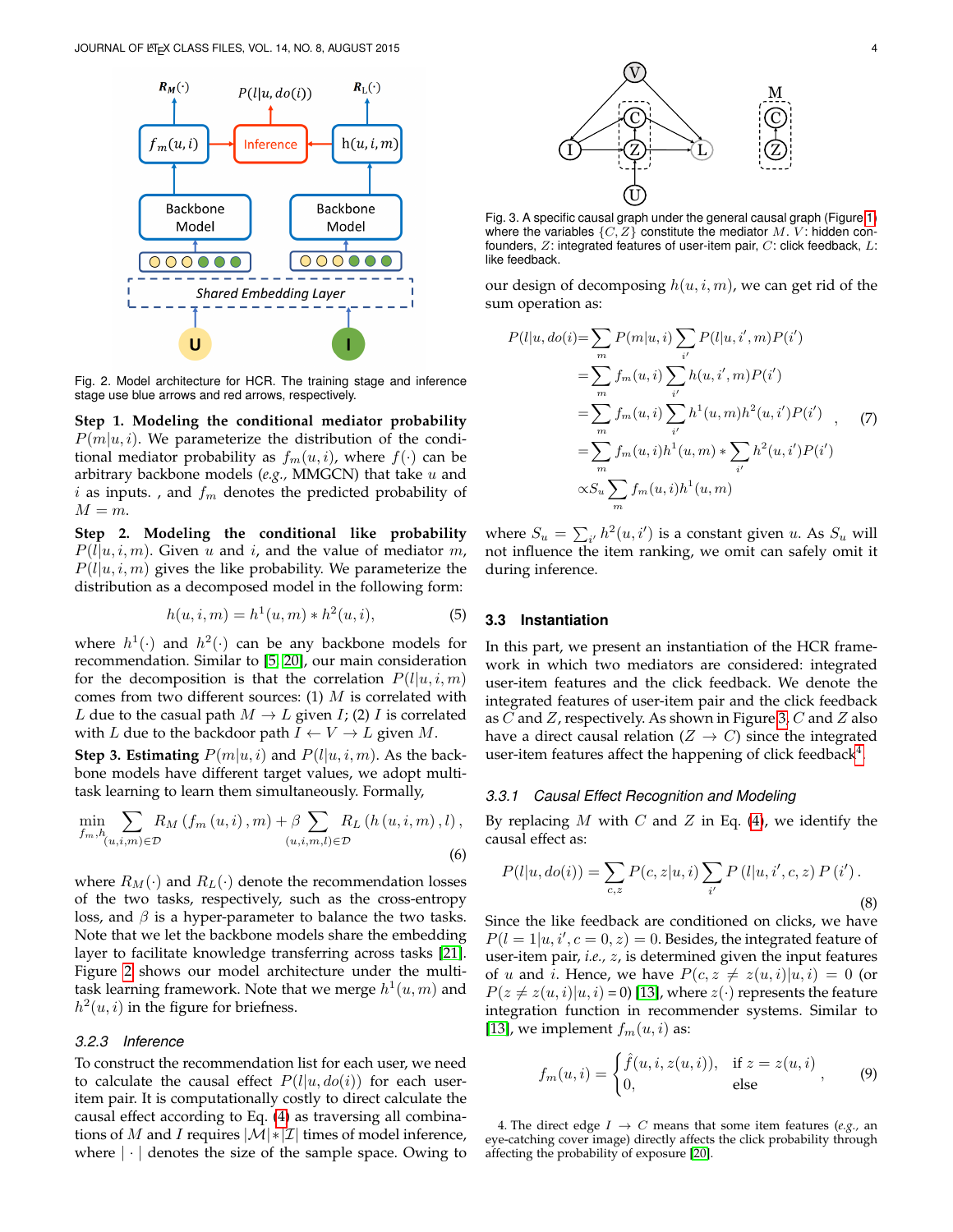#### **Algorithm 1:** Training Procedure of HCR

<span id="page-4-2"></span>**Input:** historical interactions  
\n
$$
\mathcal{D} = \{(u_j, i_j, c_j, l_j) | u_j \in \mathcal{U}, i_j \in \mathcal{I}, c_j \in
$$
\n
$$
\{0, 1\}, l_j \in \{0, 1\}\}
$$
\nwhere  $c_j$  and  $l_j$  denote  
\nclick and like label, respectively.  
\n**Output:** Identified causal effect of *i* on *l*

- **1** Randomly initialize  $f_m(u, i)$  and  $h(u, i, m)$  as Eq. [\(9\)](#page-3-3) and [\(10\)](#page-4-0) ;
- **<sup>2</sup> while** *Stop condition is not reached* **do**
- **3** Sample a batch  $\mathcal{B}_1$  of click interactions and a batch  $B_2$  of like interactions from  $D$ ;
- **4** | Update  $f_m(u, i)$  and  $h(u, i, m)$  by minimizing Eq.  $(6)$ ;
- **<sup>5</sup> end**
- **6** Return causal effect  $P(l|u, do(i))$  according to Eq. [\(11\)](#page-4-1).

where  $f(\cdot)$  estimates  $P(c = 1 | u, i, z)$ . It corresponds to the click prediction task.  $h(u, i, m)$  is instantiated by:

<span id="page-4-0"></span>
$$
h(u, i, m) = \begin{cases} \hat{h}^{1}(u, z(u, i))\hat{h}^{2}(u, i), & \text{if } c = 1 \\ 0, & \text{else} \end{cases}
$$
 (10)

 $\hat{h}^1(u, z(u, i))$ ,  $\hat{h}^2(u, i)$ , and  $\hat{f}(u, i, z(u, i))$  are backbone recommender models, which should match the property of input features in the specific scenario. For instance, we can select MMGCN when the features are in multiple modalities. As both  $C$  and  $L$  represents two different uesr feedback, the objective in Eq. [\(6\)](#page-3-4) for training these backbone models is similar to multi-behavior recommendation [\[19\]](#page-10-9) where the hyper-parameter  $\beta$  adjusts the weights of different feedback. For inference, substituting the designed models into Eq. [\(7\)](#page-3-5) gives that:

<span id="page-4-1"></span>
$$
P(l|u, do(i)) = S_u * \hat{f}(u, i, z(u, i))\hat{h}^1(u, z(u, i))
$$
  
 
$$
\propto \hat{f}(u, i, z(u, i))\hat{h}^1(u, z(u, i)).
$$
 (11)

To summarize, Algorithm [1](#page-4-2) shows the whole training and inference procedure of HCR under this case.

# **3.4 Discussion**

In this part, we will discuss a underlying assumption of HCR on hidden mediators and the generality of HCR with consideration of measured confounders.

*Hidden mediators.* Hidden mediators between I and L conflict with the front-door criterion, *i.e.,* HCR is under a no hidden mediator assumption. Generally, there could be two kinds of mediators between  $I$  and  $L: 1$ )  $M$  that is affected by user features; and 2)  $M'$  that is independent to user features, as shown in Fig. [4](#page-4-3) (a). As to  $M$ , HCR accounts for both the integrated features and prior behavior of like, which should be sufficient to avoid hidden confounders. As to  $M'$ , we believe HCR cannot handle such factor. However, we believe such factor is ignorable since practical recommender systems mainly pursue personalized services while  $M'$  affects like regardless of user features.

*Measured confounders.* Confounders between item attributes and like feedback could be divided into two categories: hidden confounders and measured confounders, as shown in Fig. [4](#page-4-3) (b). The existence of measured confounders



<span id="page-4-3"></span>(a) Causal graph with the hid-(b) Causal graph with the  $m$ easured confounder  $V'$ 

| Fig. 4. (a) A special causal graph with the hidden mediator $M'$ . M   |
|------------------------------------------------------------------------|
| denotes the mediator that is related to the matching process of recom- |
| mendation and M' denotes hidden mediator that is independent to the    |
| user features. (b) A special causal graph with the measured confounder |
| $V'$ . V denotes the hidden confounder and $V'$ denotes the measured   |
| confounder.                                                            |

(i.e., V') does not conflict with the proposed HCR framework because the causal effect of  $I$  on  $L$  is still determined through the mediator  $M^5$  $M^5$ . Therefore, HCR is able to handle both categories of confounders. Note that HCR cannot be utilized when confounders are measured but no mediator exists. In such cases, we could leverage conventional methods [\[5,](#page-9-4) [20\]](#page-10-10) designed for observed confounders. However, as argued above, we believe that mediators exist in most cases of recommender systems.

# **4 EXPERIMENTS**

We conduct experiments to answer three main research questions:

- **RQ1**: Does removing hidden confounding effects with HCR benefit the recommendation performance? How is the performance of HCR compared with existing state-ofthe-art methods?
- **RQ2**: How do the causal effect identification and components of HCR influence the effectiveness of HCR?
- **RQ3**: Where do the improvements of HCR come from, and can HCR obtain unbiased user preference estimations and achieve stable improvements?

# **4.1 Experimental Settings**

#### *4.1.1 Datasets*

We conduct experiments on three publicly available realworld datasets: Tiktok, Kwai, and Taobao. All datasets have multi-behaviors, one of which is the mediator – the click feedback. The statistics of datasets are in Table [1.](#page-5-0)

- **Tiktok**[6](#page-4-5) . This is a multimodal micro-video dataset released in the ICME Challenge 2019. It records several user feedback on videos, including *click*, *finish* and *thumbs-up*. We view both the *finish* and *thumbs-up* as the like feedback, *i.e.,* L in Figure [3.](#page-3-1) Tiktok dataset contains textual, visual and audio features for items. According to [\[20\]](#page-10-10), video captions (textual features) are exposure features and have direct impact on the clicks.
- **Kwai**[7](#page-4-6) . This is also a micro-video dataset released in the Kuaishou User Interest Modeling Challenge. This dataset includes three types of user feedback: *click*, *finish*, and

<span id="page-4-4"></span><sup>5.</sup> *I* still affects *L* only through the path  $I \rightarrow M \rightarrow L$ .

<span id="page-4-5"></span><sup>6.</sup> http://ai-lab-challenge.bytedance.com/tce/vc/.

<span id="page-4-6"></span><sup>7.</sup> https://www.kuaishou.com/activity/uimc.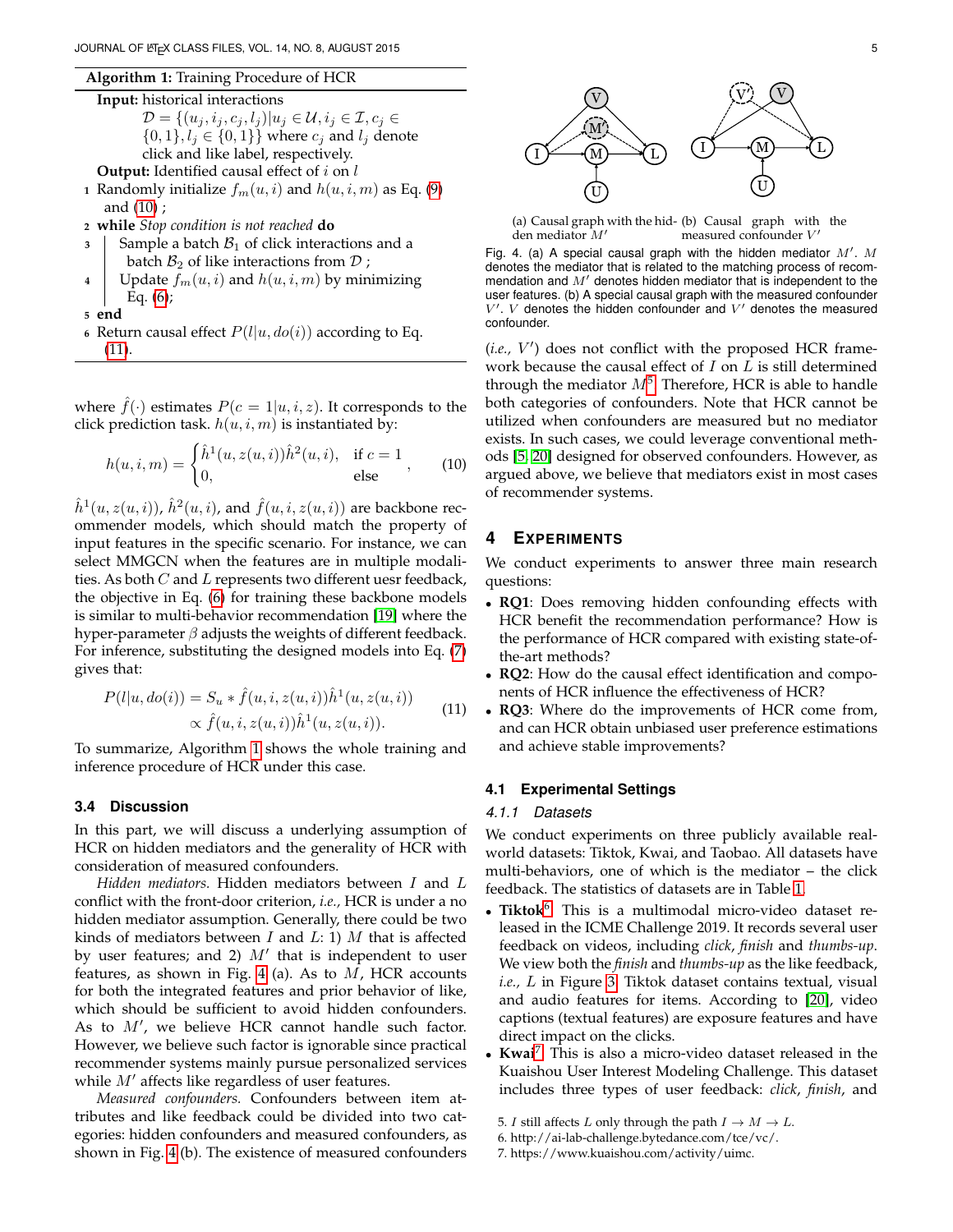TABLE 1 Statistics of three real-world datasets.

<span id="page-5-0"></span>

| ORIGICS OF HILL TUBE WOHL GERSCIS. |        |        |             |           |  |  |  |  |  |
|------------------------------------|--------|--------|-------------|-----------|--|--|--|--|--|
| Dataset                            | #Users | #Items | $\#C$ licks | #Likes    |  |  |  |  |  |
| Tiktok                             | 39.275 | 37.482 | 17,67,525   | 571.619   |  |  |  |  |  |
| Kwai                               | 36,261 | 26.094 | 2,401,852   | 1,241,489 |  |  |  |  |  |
| Taobao                             | 49,251 | 53.141 | 1,515,055   | 195,744   |  |  |  |  |  |

*thumbs-up*. Similarly, we treat *finish* and *thumbs-up* as the like feedback. Besides the interaction data, visual features of video covers were extracted by the organizer and can be viewed as exposure features.

• **Taobao**<sup>[8](#page-5-1)</sup>. This is an e-commercial dataset including users' *click* and *purchase* records. Besides interactions, the seller and category features are also provided. For this dataset, the *purchase* will be treated as the like feedback.

We sort the click feedback in chronological order. The earlier 70% clicks are used for training. Then for each user, liked items not included in the training set are equally divided into validation set and test set, keeping chronological order. The main consideration here is that hidden confounding effects may drift over time (*e.g.,* news events). Thus, achieving better performance on the validation and test sets indicates better capacities of recommender models to get rid of the confounding effects (in training set) and provide more accurate recommendations. We take the like feedback to evaluate model performance.

# *4.1.2 Baselines*

To evaluate the validity of our proposal, we compare HCR with various recommender methods, which can be categorized into two groups: normal methods (CT and ESMM) and debias methods (CR, DCF, Multi-IPW and Multi-DR), as described below.

- **CT** [\[17\]](#page-10-7). This method is conducted in the clean training(CT) setting, where only the like feedback are used to train the backbone model through a recommendation loss. Note that it is a single-task method without considering bias issues.
- **ESMM** [\[22\]](#page-10-12). ESMM uses supervised Click-Through Rate (CTR) and Click-Through & Conversion Rate (CTCVR) prediction tasks to implicitly train the Conversion Rate (CVR) model in a multi-task learning manner. Thus, ESMM is trained in the entire exposure space and tries to remedy selection bias and data sparsity issues in CVR estimation. ESMM is included for comparison since it also employs multi-task learning. The original implementation of ESMM adopts multi-layer perception (MLP) as the backbone. For a fair comparison, we replace MLP in ESMM with MMGCN to make better use of multimodal features.
- **CR** [\[20\]](#page-10-10). CR is a counterfactual inference-based method that addresses the clickbait issue. CR aims to capture unbiased user preferences without using the like feedback. To achieve this goal, CR requires identifying exposure features. Since the Taobao dataset does not contain exposure features, we only evaluate CR on Tiktok and Kwai datasets. We use code released by the authors to reimplement experiments, where CR is also implemented based on MMGCN. The hyper-parameter  $\alpha$  to control the

<span id="page-5-1"></span>8. [https://tianchi.aliyun.com/competition/entrance/231532/](https://tianchi.aliyun.com/competition/entrance/231532/information) [information](https://tianchi.aliyun.com/competition/entrance/231532/information)

influence of exposure feature during training is tuned in range of  $\{1, 2, 3, 5\}$ .

- **Multi-IPW** [\[8\]](#page-10-13). It is a de-biasing method which applies the Inverse Propensity Weighting method under a multitask learning framework. It tries to solve the selection bias issue for post-click conversion rate (CVR) estimation. For this goal, it introduces an auxiliary CTR task to remedy the data sparsity issue. Meanwhile, predictions of the CTR model are treated as propensities for the CVR task. We implement its CTR and CVR backbone models with MMGCN to exploit multimodal features.
- **Multi-DR** [\[8\]](#page-10-13). This is a Doubly Robust-based method under a multi-task (CVR and CTR) learning framework. Multi-DR makes use of the IPW like Multi-IPW and adopts an imputation model to predict estimation errors for better de-biasing. Similarly, we implement its CTR, CVR and imputation model with MMGCN.
- **DCF** [\[23\]](#page-10-14). This is a method that takes hidden confounders into account. Assuming item exposures are highly related to hidden confounders, it learns an exposure model by fitting exposures. The exposure model provides substitutes for unobserved confounders and then DCF leverages the substitutes to remove the impact of hidden confounders in rating data. Since no exposure data is provided in all three datasets, we use the click and like feedback to substitute exposures and ratings, respectively. We implement DCF based on MMGCN.

The baselines can also be categorized into two groups: methods with multi-task learning (ESMM, CR, Multi-IPW and Multi-DR) and methods without multi-task learning (CT, DCF).

# *4.1.3 Backbone Model and Implementation Details*

For a fair comparison, we implement all baseline methods with the backbone model MMGCN [\[17\]](#page-10-7) since it utilizes multimodal item features and thus can achieve better performance. We then take the Tiktok dataset as an example to illustrate some implementation details of HCR. We take  $\{f^v, f^a, f^t\}$  to represent the visual, audio and textual item features, respectively. The textual features  $f^t$  are extracted from the cover caption of micro-videos and thus are treated as exposure features. f t affects click C directly , *i.e.,* the clickbait issue [\[20\]](#page-10-10). Since HCR adopts a multi-task framework, we use two MMGCN models to generate user/item representations as:

$$
(f_1^v, f_1^a, f_1^t) = MMGCN1(f^v, f^a, f^t)
$$
  
\n
$$
(f_2^v, f_2^a, f_2^t) = MMGCN2(f^v, f^a, f^t).
$$
\n(12)

Then the integrated features  $z$ , exposure features  $e$  and content features c can be described as :  $z_i = G(f_i^v, f_i^a, f_i^t)$ , where  $i \in \{1,2\}$ ,  $e_i = f_i^t$ , where  $i \in \{1,2\}$ , and  $c_i =$  $G(f_i^a, f_i^t)$ , where  $i \in \{1,2\}$ . G denotes the feature fusion function,  $e.g.,$  mean( $\cdot$ ).  $z$  and  $e$  contain both user and item features. We follow [\[20\]](#page-10-10) to use multiplication as the fusion strategy for click prediction:

$$
\hat{f}(u, i, z(u, i)) = Y(z_1) * \sigma(Y(e_1)),
$$

where  $Y(\cdot)$  denotes inner product and  $Y(z_1)$  and  $Y(e_1)$  are the predictive probabilities based on  $z_1$  and  $e_1$  respectively. Similarly,  $\hat{h}^1 = Y(z_2)$  and  $\hat{h}^2 = \sigma(Y(e_2)) * \sigma(Y(e_2))$ . Other details will be shown in our released code in the future.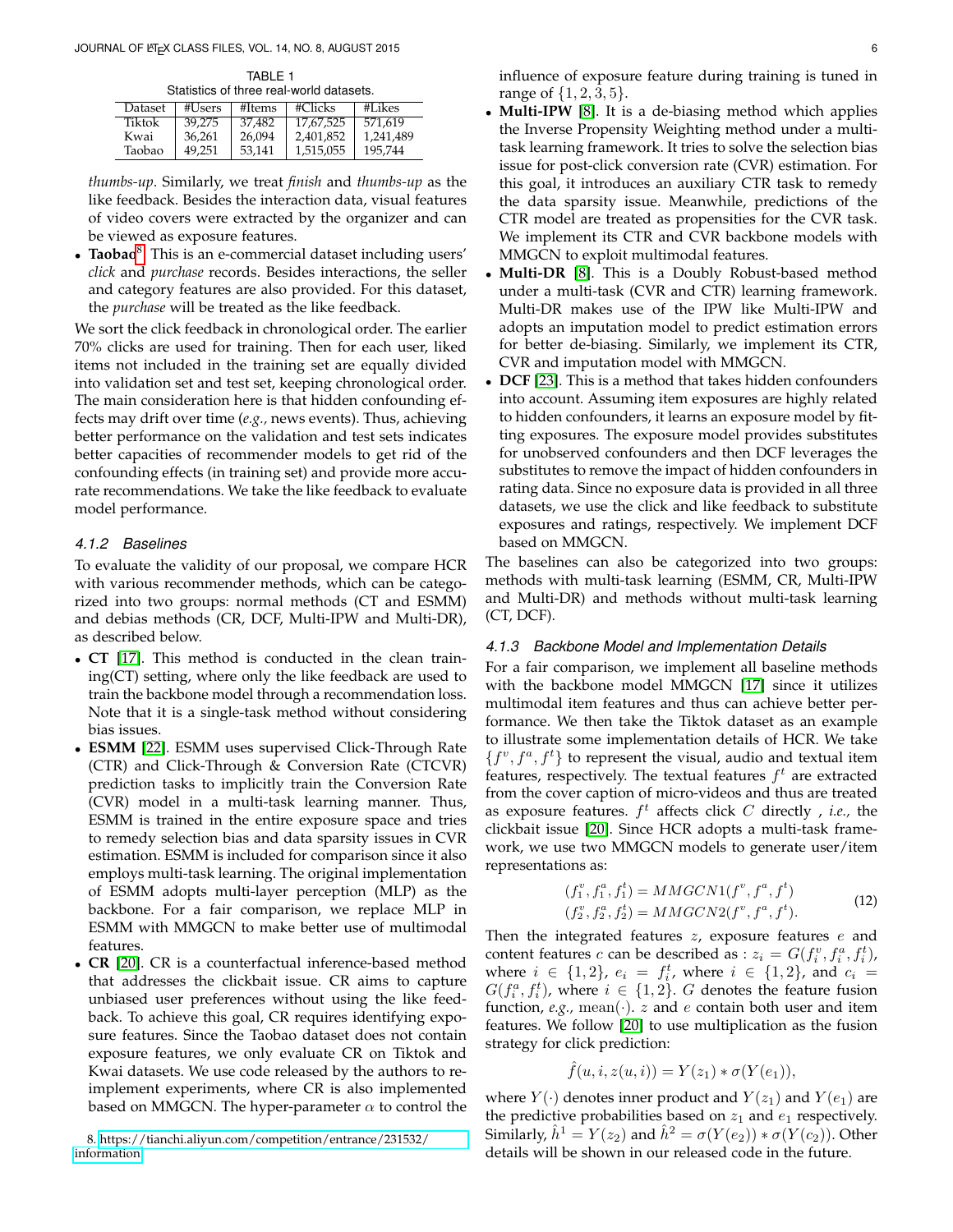TABLE<sub>2</sub>

<span id="page-6-0"></span>Top-N recommendation performances on Tiktok, Kwai and Taobao. RI denotes the relative improvement of HCR compared with the best result of baselines. The best results are highlighted in bold and sub-optimal results are underlined.

| Dataset     | Tiktok   |        |        |        | Kwai   |        |        |        | Taobao   |        |        |                          |
|-------------|----------|--------|--------|--------|--------|--------|--------|--------|----------|--------|--------|--------------------------|
| Metric      | R@50     | N@50   | R@100  | N@100  | R@50   | N@50   | R@100  | N@100  | R@50     | N@50   | R@100  | N@100                    |
| СT          | 0.0181   | 0.0068 | 0.0269 | 0.0088 | 0.0158 | 0.0072 | 0.0270 | 0.0103 | 0.0319   | 0.0108 | 0.0444 | 0.0131                   |
| CR          | 0.0209   | 0.0088 | 0.0318 | 0.0112 | 0.0164 | 0.0076 | 0.0282 | 0.0108 |          | -      |        | $\overline{\phantom{0}}$ |
| <b>ESMM</b> | 0.0223   | 0.0074 | 0.0282 | 0.0087 | 0.0068 | 0.0034 | 0.0100 | 0.0043 | 0.0305   | 0.0105 | 0.0416 | 0.0125                   |
| Multi-IPW   | 0.0229   | 0.0095 | 0.0252 | 0.0100 | 0.0093 | 0.0040 | 0.0167 | 0.0063 | 0.0201   | 0.0076 | 0.0311 | 0.0097                   |
| Multi-DR    | 0.0228   | 0.0078 | 0.0278 | 0.0090 | 0.0154 | 0.0071 | 0.0203 | 0.0081 | 0.0141   | 0.0064 | 0.0169 | 0.0069                   |
| <b>DCF</b>  | 0.0245   | 0.0102 | 0.0297 | 0.0114 | 0.0153 | 0.0072 | 0.0264 | 0.0102 | 0.0321   | 0.0106 | 0.0444 | 0.0129                   |
| <b>HCR</b>  | 0.0244   | 0.0108 | 0.0355 | 0.0132 | 0.0172 | 0.0077 | 0.0291 | 0.0110 | 0.0350   | 0.0129 | 0.0516 | 0.0160                   |
| RI          | $-0.41%$ | 5.88%  | 11.64% | 15.79% | 4.88%  | 1.32%  | 3.19%  | 1.85%  | $9.03\%$ | 19.44% | 16.22% | 22.14%                   |

## *4.1.4 Evaluation Protocols*

During evaluation, recommender models serve each user and generate a recommendation list by ranking items that do not appear in the training dataset, *i.e.,* the all-ranking protocol. Since the like feedback has better ability to indicate actual user preferences, we only treat the like feedback on validation and test sets as positive samples. To measure the top-K recommendation performance, we take two widelyused evaluation metrics: Recall@K (abbreviated as R@K), which considers whether the relevant items are retrieved within top-K positions, and NDCG@K (abbreviated as R@K) that measures relative orders among positive and negative items in the top-K recommendation list. Due to the large number of items and sparsity of the like feedback in realworld datasets, we report the results of K=50 and K=100.

#### *4.1.5 Hyper-parameters Settings*

We optimize all models with the Adam [\[24\]](#page-10-15) optimizer and use default mini-batch size of 1024. For Tiktok and Kwai, we search learning rate in the range of  $\{1e-4, 5e-4, 5e-4, 5e-6, 5e-6, 5e-6, 5e-6, 5e-6, 5e-6, 5e-6, 5e-6, 5e-6, 5e-6, 5e-6, 5e-6, 5e-6, 5e-6, 5e-6, 5e-6, 5e-6, 5e-6, 5e-6, 5e-6, 5e-6, 5e-6, 5e-6, 5e-6, 5e-6, 5e-6$ 1e-3}. For Taobao, we seach learning rate in the range of  $\{1e-5, 1e-4, 5e-4, 1e-3\}$ . For all methods,  $L_2$  regularization coefficient is searched in the range of  $\{1e-4, 1e-3, 1e-2\}$ , and the settings of the backbone MMGCN follow previous work CR [\[20\]](#page-10-10), including latent dimension, concatenation strategy, the number of GCN layer, *etc*. For HCR, the weight  $\beta$  in the multi-task loss function (*i.e.,* Eq. [\(6\)](#page-3-4)) is tuned in the range of {1, 2, 3, 5}. Moreover, for model selections, early stopping is adopted. Training will stop if NDCG@50 in the validation set does not increase for 10 successive epochs.

## **4.2 Performance Comparison (RQ1)**

In this section, we study the recommendation performance of the proposed HCR framework. We compare HCR with a variety of approaches including the biased conventional methods and de-biasing methods. The comparison result is summarized in Table [2,](#page-6-0) where we have the following observations:

• In most cases, the proposed HCR achieves distinct improvements over all baselines, showing its capacity of obtaining more accurate user preference estimations. The improvement can be attributed to the deconfounded training and inference, which remove hidden confounding effects. In addition, HCR consistently outperforms all methods that do not model hidden confounders, *i.e.,* all baselines except DCF. These findings reflect the rationality of our causal analysis of hidden confounders and validate the necessity to deal with hidden confounder issues.

- HCR consistently outperforms ESMM, while both adopt multi-task learning frameworks. This result implies that improvements of HCR over baselines should be attributed to removing the impact of hidden confounders rather than the multi-task learning.
- CR is superior to CT on Tiktok and Kwai. It is confusing that the model trained with direct access to the like (CT) cannot beat a model using only clicks (CR) during evaluation on the like data. However, this phenomenon is also found in the CR paper [\[20\]](#page-10-10). There are two main reasons: 1) the like data is highly sparse; 2) CT captures correlations between like and item features without eliminating spurious correlations brought by hidden confounders, leading to biased estimations. CR does not directly fit the like data, but it takes the counterfactual inference to remove biases in clicks. Thus, CR achieves more accurate user preference estimations. Meanwhile, HCR outperforms CR *w.r.t.* R@50 by 16.75% and 4.88% on Tiktok and Kwai, respectively. These results again show that it is essential to address the problem of hidden confounder.
- Multi-IPW and Multi-DR are de-biasing recommendation methods, and they outperform CT on Tiktok. However, they cannot maintain improvements across all datasets. This phenomenon may be due to the high variance of IPW-based methods [\[4\]](#page-9-3). Another reason is that in order to achieve the desired unbiased estimations, they assume the non-existence of hidden confounders, which is usually impossible in practice [\[23\]](#page-10-14).
- DCF achieves good performance in several cases compared to other baselines. This result can be attributed to the fact that it controls hidden confounding effects with substitutes of hidden confounders. However, DCF also fails to beat other baselines in many cases. And it is not as good as the proposed HCR (except Recall@50 on Tiktok). This is because substitute confounder estimations are not guaranteed to deal with arbitrary hidden confounders, especially when the confounder is weakly related to exposures. HCR makes fewer assumptions about hidden confounders and identifies the causal effect of item features on user preferences without measuring or estimating hidden confounders, leading to improved performance.

## **4.3 Ablation Study (RQ2)**

To shed light on performance improvements, we further study four variants of HCR, named HCR-T, HCR-S1, HCR-S2, and HCR-NS, respectively. The former three variants differ from the original HCR during inference, with components of models disabled or replaced. The HCR-NS model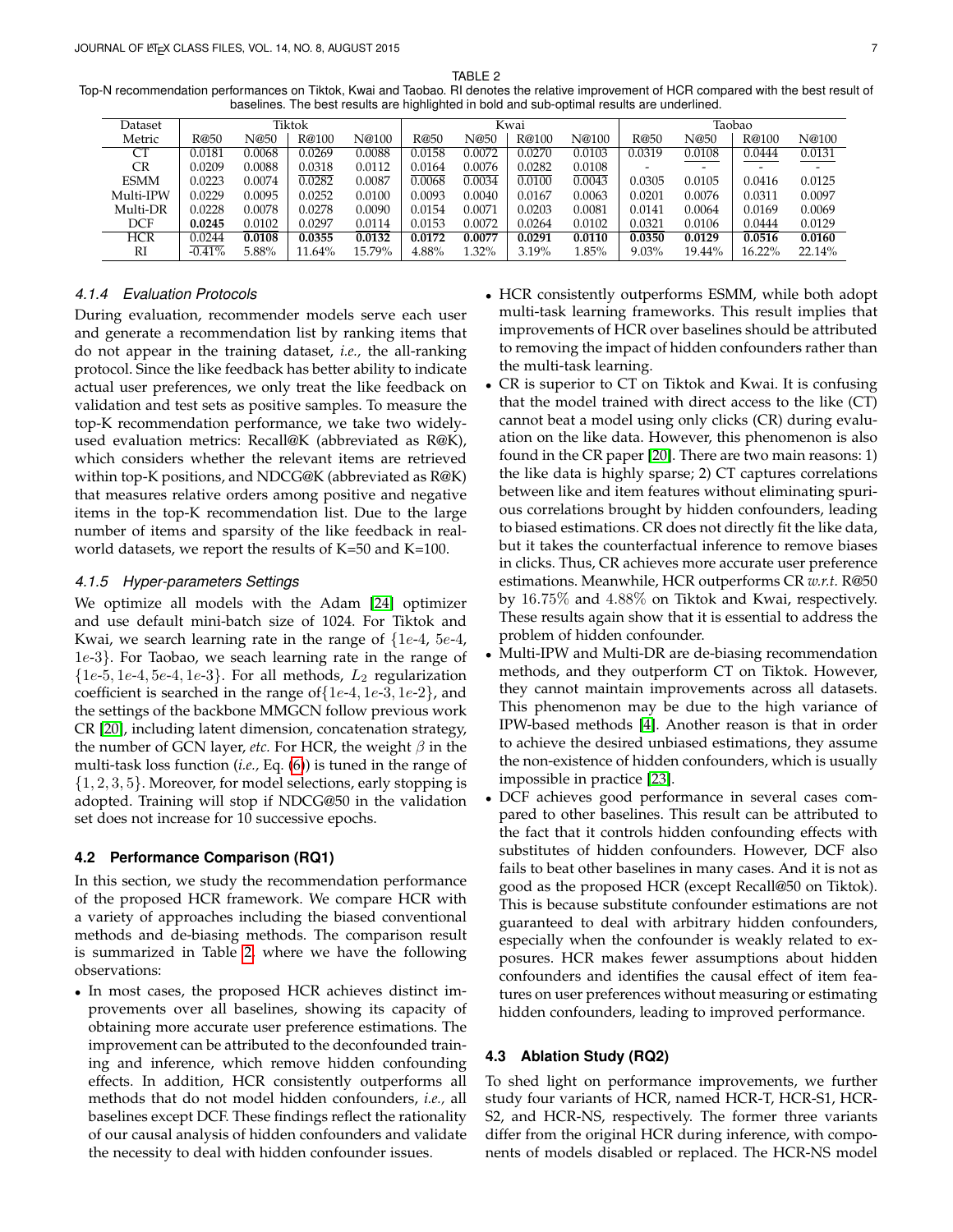TABLE 3

<span id="page-7-0"></span>Recommendation performance of HCR and its four variants with different designs being disabled or replaced in the training or inference stage. The best results are highlighted in bold.

| Dataset    | Tiktok |        |        |        | Kwai   |        |        |        | Taobao |        |        |        |
|------------|--------|--------|--------|--------|--------|--------|--------|--------|--------|--------|--------|--------|
| Metric     | R@50   | R@100  | N@50   | N@100  | R@50   | R@100  | N@50   | N@100  | R@50   | R@100  | N@50   | N@100  |
| <b>HCR</b> | 0.0244 | 0.0355 | 0.0108 | 0.0132 | 0.0172 | 0.0291 | 0.0077 | 0.0110 | 0.0350 | 0.0516 | 0.0129 | 0.0160 |
| HCR-T      | 0.0222 | 0.0352 | 0.0094 | 0.0121 | 0.0128 | 0.0224 | 0.0059 | 0.0085 | 0.0339 | 0.0501 | 0.0126 | 0.0156 |
| HCR-S1     | 0.0229 | 0.0350 | 0.0099 | 0.0125 | 0.0159 | 0.0277 | 0.0072 | 0.0104 | 0.0212 | 0.0324 | 0.0079 | 0.0100 |
| HCR-S2     | 0.0088 | 0.0179 | 0.0029 | 0.0049 | 0.0033 | 0.0049 | 0.0016 | 0.0021 | 0.0242 | 0.0344 | 0.0086 | 0.0105 |
| HCR-NS     | 0.0229 | 0.0325 | 0.0105 | 0.0126 | 0.0131 | 0.0235 | 0.0062 | 0.0090 | 0.0284 | 0.0442 | 0.0092 | 0.0122 |

disables the shared embedding layer between the two estimation modules in the training stage.

**-HCR-T**. Recall that we decompose  $h_m(u, i, m)$  into the product of  $h^1(u, z)$  and  $h^2(u, i)$  as described in Eq. [\(5\)](#page-3-6). This decoupling design enables rid of the sum over  $i'$  through removing  $\bar{h}^2(u, \bar{i}')$  in the inference stage. For the variant HCR-T, we adapt the inference formula to,

$$
P_{HCR-T} = \hat{f}(u, i, z(u, i))\hat{h}^{1}(u, z(u, i))\hat{h}^{2}(u, i).
$$
 (13)

In fact, it only uses correlations to represent the effect of M on the L, which disables the intervention performed during inference.

**-HCR-S1** denotes the model in which we disable  $\hat{h}^1(u, z(u, i))$  in the inference stage, formulated as,

$$
P_{HCR-S1} = \hat{f}(u, i, z(u, i)).
$$
 (14)

**-HCR-S2** denotes the model in which we disable  $f(u, i, z(u, i))$  during inference, formulated as,

$$
P_{HCR-S2} = \hat{h}^{1}(u, z(u, i)).
$$
 (15)

**-HCR-NS** represents that we disable the shared embedding layer between the two probability estimation models in the training stage. During inference, HCR-NS adopts the same scoring function as the original model.

The recommendation performance of HCR and its four variants on the three datasets are summarized in Table [3.](#page-7-0) We can obtain the following findings from the results:

- In all cases, the performance of HCR is superior to HCR-S1 and HCR-S2, indicating that using a single estimation model under the HCR framework as ranking scores is detrimental to recommendation results. Especially,  $\hat{h}^1(u, z(u, i))$  (adopted by HCR-S2) can be viewed as the partial effect of  $M$  on  $L$  while forgoing the effect of  $I$  on  $M$ . The absence of complete causal effects explains performance drops of HCR-S1 and HCR-S2. These findings validate the effectiveness of the multi-task framework and the causal recognition.
- During inference, HCR-T directly combines the trained estimation functions fitted in the observed data to perform recommendations. Thus the ranking scores of HCR-T cannot reflect the causal effects, but only correlations, resulting in worse performance compared to HCR. Therefore, the superior performance of HCR over HCR-T reflects the rationalities of our causal effect identification and the capacities of HCR to mitigate unobserved confounding effects.
- HCR achieves consistent gains over HCR-NS in all cases. Meanwhile, ESMM that also adopts embedding sharing without causal interventions is outperformed by HCR (*cf.* Table [2\)](#page-6-0). These results imply the necessity of combining embedding sharing and causal effect identification. We

attribute the performance drop of HCR-NS to its failure to facilitate knowledge transfer across tasks. Thus, the accurate causal effect  $P(l|u, do(i))$  cannot be achieved due to the insufficient estimations of the required correlations.

#### **4.4 In-depth Analyses (RQ3)**

In this subsection, we conduct comparisons between HCR and CT as examples to further investigate: 1) where the main performance improvements come from; 2) whether the improvements are stable along time; and 3) whether HCR recommends high-quality items.

#### *4.4.1 Improvements in Active and Less-active User Groups*

In this part, we investigate whether HCR achieves more improvements on active or less-active users user group. To achieve this goal, for two micro-video datasets (Tiktok and Kwai), we treat top 40% users as the active users according to the number of clicks while others as less-active users. For Taobao, due to higher sparsity, we select the top 20% users to form active user group. We compare 1) absolute performance *w.r.t.* Recall@100 of HCR and CT; 2) relative improvements of HCR over CT. The results are summarized in Figure [5.](#page-8-0)

According to Figure [5,](#page-8-0) 1) both HCR and CT achieve better performance in less-active user groups. We propose that active users usually have diverse preferences, and their interests drift with time with higher probabilities. Recall that datasets are chronologically split. The inherent user interests in training and test sets are different, leading to the performance drop. In contrast, less-active users have stable interests. 2) HCR can outperform CT on both active and less active user groups in most cases (5 of 6), which verifies the superiority of HCR. 3) HCR achieves greater relative improvements in less-active user group. As aforementioned, active users have more unstable interests. Even though HCR obtains relatively more precise estimations of users' interests during training, it cannot achieve greater improvements on the test set since users' interests have drifted. While the less active users have more stable interest, thus the unbiased estimation of HCR (regarding hidden confounders) could show greater superiority over the biased estimation of CT. Meanwhile, improving the experience of less-active users is meaningful, since a large percentage of users belong to the less-active group due to the long-tail phenomenon.

## *4.4.2 Improvement along Time*

As aforementioned, the value of hidden confounders may change along time, *e.g.,* different types of social event occur on different dates, which means its impact drifts over time. HCR would show stable and consistent improvements if hidden confounders are removed. Therefore, we evaluate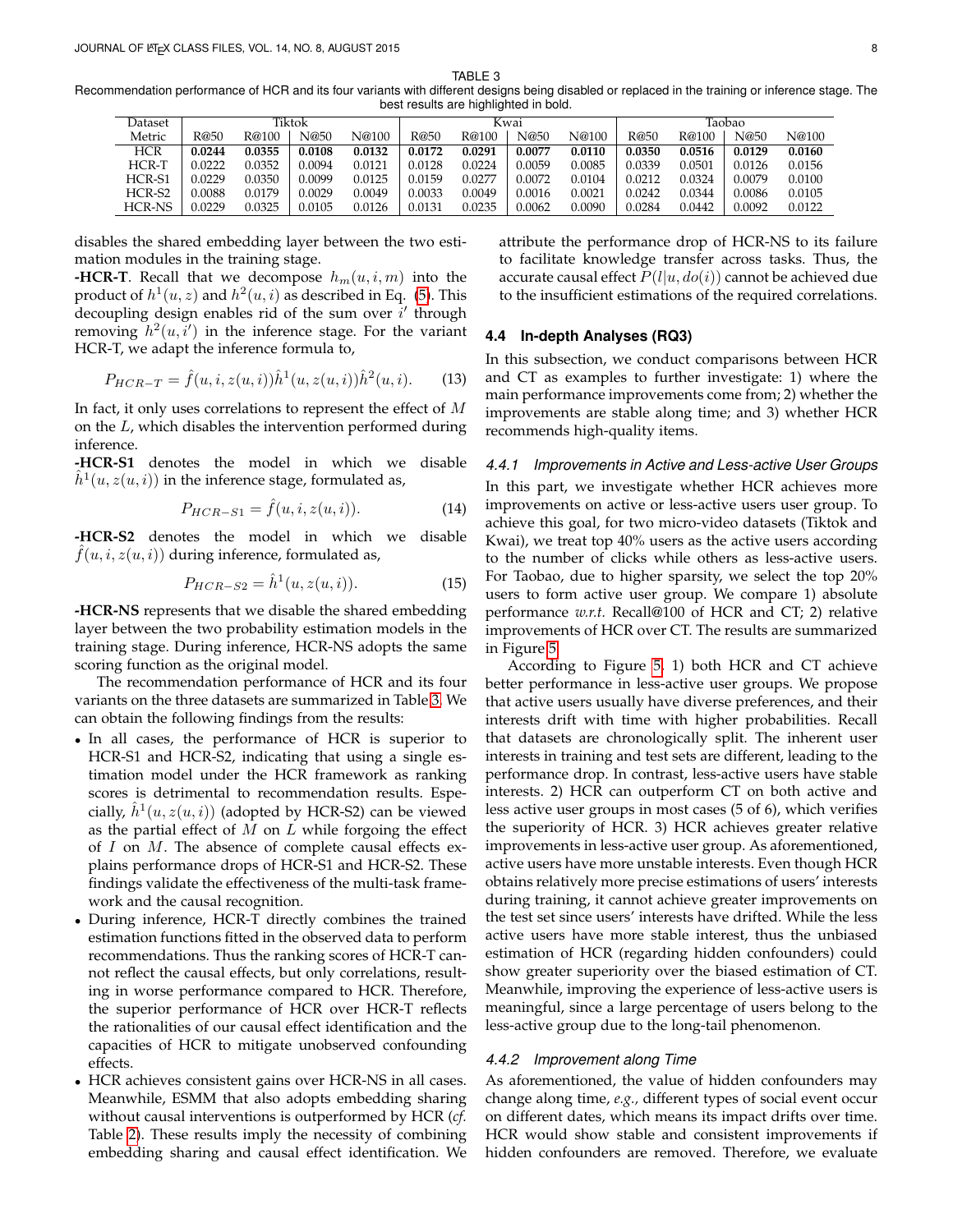

<span id="page-8-0"></span>Fig. 5. Performance of HCR and CT in active and less-active user groups. (a) the absolute performance; and (b) the relative improvements of HCR over CT. "AU" and "LAU" are short for the active user group and the less-active user group, respectively. In (a), bars with slash and without slash corresponds to CT and HCR, respectively. Better viewed in color.



(a) Relative improvements in (b) Average drop of performance. subsets.

<span id="page-8-1"></span>Fig. 6. (a) the relative improvement of HCR over CT in four subsets correspond to four different testing periods; (b) the average performance drop of HCR and CT on subsets 2,3,4 compared to subset 1. The four subsets are in chronological order, *i.e.,* subset 1 is the closest to the training data.

the performance of HCR over time compared to CT. For each user, we evenly divide the corresponding liked items in validation and test sets into four subsets chronologically, denoted as subset 1, 2, 3, and 4 respectively. We conduct two experiments: 1) compare relative improvements of HCR over CT in four subsets; 2) evaluate average performance drop of LCDR and CT in subsets 2, 3, and 4, compared to subset 1. The results are summarized in Figure [6.](#page-8-1) Figure [6](#page-8-1) (a) shows that in all subsets, HCR achieves consistent gains over CT. Figure [6](#page-8-1) (b) shows that HCR maintains a relatively small performance drop compared to CT. These findings can be attributed to the removal of dynamic hidden confounders, which leads to more accurate estimations on user preferences. However, even though HCR consistently outperforms CT, its performance still declines over time. We attribute this fact to the drift of user interest. Recommender models learned from training data always tend to perform worse on subsets later in time. In the future, we may need to design models that remove the impact of hidden confounders dynamically to capture real-time unbiased user preferences. He in the two seconds of the two seconds of the two seconds of the two groups are shown in Figure [7.](#page-8-2) The two groups are shown in Figure 7. The two groups are shown in Figure 7. The two groups are shown in Figure 7. The

#### *4.4.3 Recommendation Results* w.r.t. *Like/click Ratio*

Whether the proposed HCR can achieve consistent and unbiased user preference estimations is our concern. Thus in this part, we sort items according to like/click ratio and divide them into two subsets with a 1:2 ratio of size. Items with higher like/click ratios are more likely to satisfy users' interest, while over-recommending items with low like/click ratios is likely to hurt user experience. We use normalized recall to evaluate recommender models, defined as the recall metric normalized by proportions of target item group in recommendation list. The performance of



 $(a)$  Item group with like/click ratio. high (b) Item group with low like/click ratio.

HCR achieves consistent gains over CT in item groups with higher like/click ratios, showing that HCR can provide more recommendations with high quality items due to the removal of hidden confounders.

# **5 RELATED WORK**

In this section, we first overview existing work on debiasing in recommendation, then we specially discuss the work to deal with the bias from the confounder perspective.

# **5.1 De-biasing in Recommendation**

Recommender systems face a variety of bias issues, such as position bias [\[25,](#page-10-16) [26\]](#page-10-17), exposure bias [\[11,](#page-10-18) [27\]](#page-10-19) and popularity bias [\[5,](#page-9-4) [28\]](#page-10-20). Much effort has been paid to these issues in recent years. Existing methods dealing with biases can be categorized into the following technical routes. The most widely considered approaches are based on the IPW [\[7,](#page-10-1) [8,](#page-10-13) [10](#page-10-21)[–12\]](#page-10-2), which try to adjust the data distribution to be unbiased by re-weighting the training samples. The performance of IPW-based methods depends on the accuracy of the propensity scores, and they are unbiased only when the true propensity scores are estimated. Moreover, they suffer from high variance [\[4\]](#page-9-3) since obtaining accurate propensities is challenging in practice. Doubly Robust (DR) [\[29–](#page-10-22) [31\]](#page-10-23) combines the IPW-based methods with an imputation model. Similarly, its performance is related to the accuracy of the propensities. However, these methods do not consider hidden confounding effects and thus there is no guaranteed accuracy of propensities in our settings.

Leveraging unbiased data is another option to address bias issues [\[10,](#page-10-21) [32](#page-10-24)[–34\]](#page-10-25). However, obtaining unbiased data requires applying causal intervention on interactions during the data generation process. Thus unbiased data collections are likely to harm the user experience [\[29\]](#page-10-22). Moreover, controlling confounders for intervention experiments can not be conducted with confounders hidden. There are also some heuristic methods for recommendation de-biasing, such as re-ranking [\[28,](#page-10-20) [35\]](#page-10-26) and loss constraints [\[36,](#page-10-27) [37\]](#page-10-28). However, these methods lack sound theoretical basis, and it is challenging to find proper heuristics to handle with hidden confounders.

#### **5.2 Deconfounding in Recommendation**

Recently, causally-aware methods have become thriving in recommendation. Some efforts have been paid to address confounding problems in recommendation. Most of them focus on observed confounders, and a few works focus on hidden confounders. We introduce these two aspects of work in the following.

<span id="page-8-2"></span>Fig. 7. Normalized Recall of HCR and CT in item groups with high and low like/click ratio.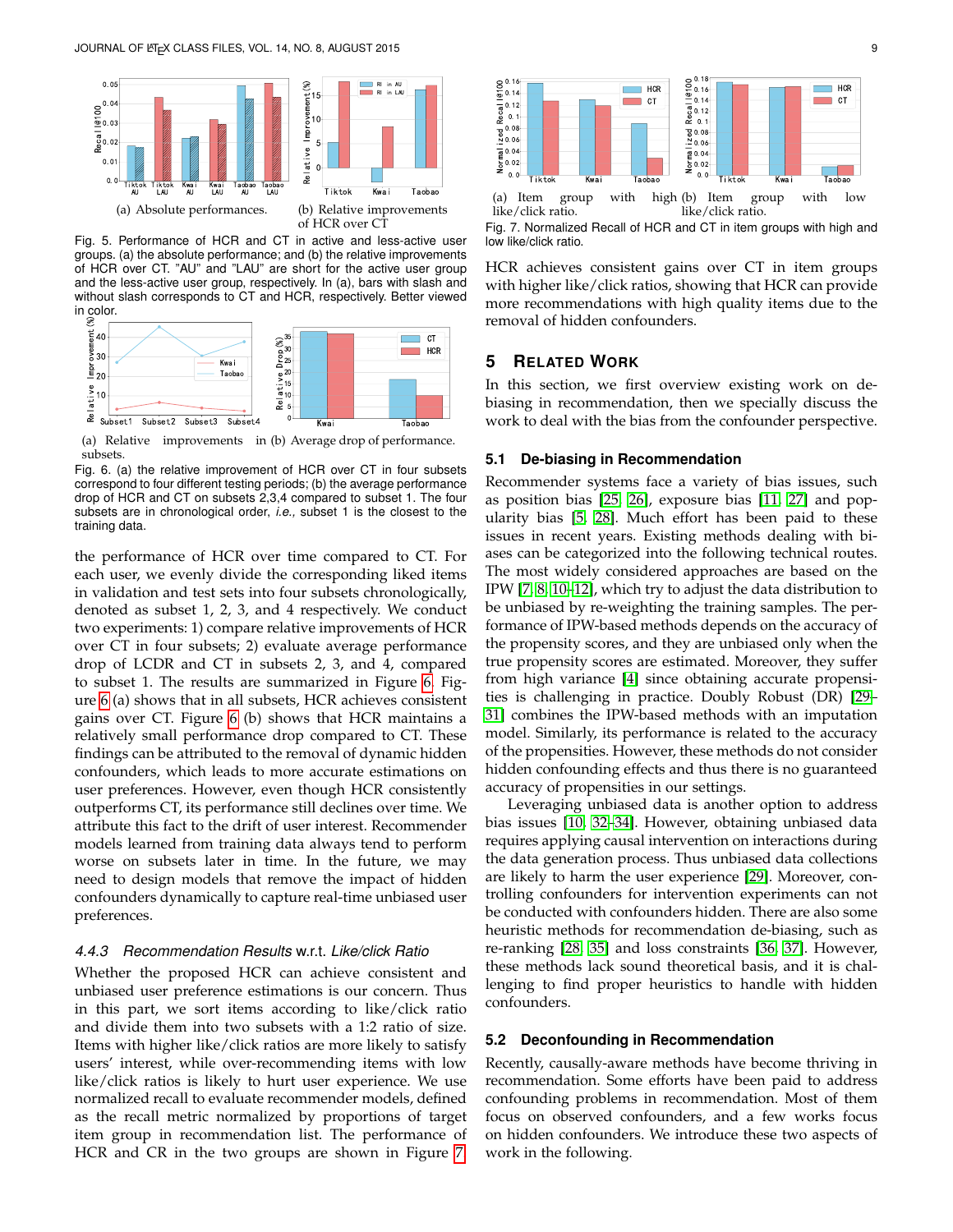#### *5.2.1 Deconfounding for Observed Confounders*

Several recent works have adopted causal tools to analyze the root causes of bias problems, and identify the confounding effects as the root reasons [\[5,](#page-9-4) [13,](#page-10-3) [14,](#page-10-4) [38](#page-11-0)[–40\]](#page-11-1). PDA [\[5\]](#page-9-4) identifies the popularity as a confounder that affects both the exposures and clicks, and treats the confounding effects as the bad effects of popularity bias. [\[13\]](#page-10-3) identifies the distribution of historical interactions as a confounder for the bias amplification issue. [\[14\]](#page-10-4) identifies the momentum of SGD optimizer as a confounder, which is thought as another reason for popularity bias in session-based recommendations. [\[40\]](#page-11-1) identifies item aspects (*e.g.,* actor) as confounders in scenarios with heterogeneous information. These works perform the backdoor adjustment in the training or inference stage to handle the confounding problems, which requires controlling confounders. In contrast, we do not identify any particular controllable factor as a confounder but consider hidden confounders. Therefore, the backdoor adjustment-based methods fail to handle this case. [\[38\]](#page-11-0) identifies user/item features as confounders when estimating causal effects of recommendation, [\[39\]](#page-11-2) identifies response rate as a confounder for user satisfaction, and they are both based on IPW to achieve deconfounding. Besides, counterfactual inferences-based methods [\[20,](#page-10-10) [41\]](#page-11-3) are also potential to solve confounding bias issues. But these methods also assume that confounders can be measured.

## *5.2.2 Deconfounding for Hidden Confounders*

For general recommendation, there are a few works [\[23,](#page-10-14) [42\]](#page-11-4) that aim to mitigate the hidden confounding bias without direct measurement. DCF [\[23\]](#page-10-14) considers hidden confounders, and assumes that they are related to exposures. Thus, DCF learns a exposure model to compute substitutes for confounders. By leveraging the substitutes, DCF removes the impact of hidden confounders on ratings. However, such substitute confounder estimation is not guaranteed to address arbitrary hidden confounder, especially when the confounder is weakly related to the exposure. [\[42\]](#page-11-4) considers the case that model inputs (user and item feature vector) contain unknown confounders, which affect the treatment (defined as the recommendation strategy) and outcomes. This work learns certain biased representations and discard the biased component when inference. This process is based on information bottleneck and does not require explicit identification of the confounder. However, confounders are not necessarily included in model inputs, *e.g.,* news events. HCR does not assume that confounding effects are fully reflected in embedding representations. Instead, HCR focuses on general confounders that simultaneously affect item attributes and user feedback.

For sequential recommendation, [\[43\]](#page-11-5) proposes an unbiased approach by modeling the hidden confounder. Assuming that the hidden confounder can be estimated with historical interactions, this work estimates the confounder with GRU. Then IPW is used to achieve de-confounding, where propensities are defined by estimated confounders. DEMER [\[44\]](#page-11-6) also considers hidden confounders in sequential scenario, but focuses on reinforcement learning based recommendation. This work leverages a confounding agent to simulate the confounding effect of hidden confounders

when formulating the environment reconstruction. Then confounder embedded policy and the compatible discriminator are proposed to achieve a deconfounded environment reconstruction. These two methods model hidden confounders through exploiting historical user feedback or simulation of a confounding agent in an interactive environment. However, it is difficult to adapt these methods to general recommendation settings. Moreover, disentangling hidden confounding effects from observed data remains an open problem without enough inductive bias or supervised information [\[45\]](#page-11-7). Instead, we regard item attributes as treatment and identify the causal effect without explicitly modeling the hidden confounder.

## **6 CONCLUSION AND FUTURE WORK**

In this paper, we highlighted the importance of considering hidden confounders in recommender systems. We resorted to causal language to abstract the recommendation process as a causal graph. Inspired by the front-door adjustment technique rooted in causality theory, we proposed a novel deconfounded training and inference framework named Hidden Confounder Removal (HCR), which blocks the hidden confounding effect when estimating the causal effect  $P(l|u, do(i))$ . We instantiated LCDR in micro-videos and e-commerce products recommendation scenarios over a representative multi-modal model MMGCN. Empirical results on three real-world datasets validate the advantages of eliminating hidden confounding effects.

This work shows the significance of modeling user preferences with hidden confounding effects removed. The general design of HCR makes it model-agnostic and can be adapted to other recommendation settings. The causal effect recognition of HCR relies on the identification of mediators. Therefore, we will extend the proposed HCR framework in the following directions: 1) handling the cases that mediators are non-exist or do not satisfy the front-door criterion; 2) considering hidden confounders between like and user features; 3) investigating the relation between hidden confounders and bias issues in recommender systems, *e.g.,* selection bias and popularity bias; and 4) testing the HCR framework with more backbone model architectures in more recommendation scenarios such as food recommendation.

# **REFERENCES**

- <span id="page-9-0"></span>[1] J. Xu, X. He, and H. Li, "Deep learning for matching in search and recommendation," *Found. Trends Inf. Retr.*, pp. 102–288, 2020.
- <span id="page-9-1"></span>[2] H. Fang, D. Zhang, Y. Shu, and G. Guo, "Deep learning for sequential recommendation: Algorithms, influential factors, and evaluations," *ACM Trans. Inf. Syst.*, vol. 39, no. 1, pp. 10:1–10:42, 2020.
- <span id="page-9-2"></span>[3] J. Chen, H. Dong, X. Wang, F. Feng, M. Wang, and X. He, "Bias and Debias in Recommender System: A Survey and Future Directions," *arXiv:2010.03240*, 2020.
- <span id="page-9-3"></span>[4] Y. Saito, "Asymmetric tri-training for debiasing missingnot-at-random explicit feedback," in *Proceedings of the 43rd International ACM SIGIR Conference on Research and Development in Information Retrieval*, 2020, pp. 309–318.
- <span id="page-9-4"></span>[5] Y. Zhang, F. Feng, X. He, T. Wei, C. Song, G. Ling, and Y. Zhang, "Causal intervention for leveraging popularity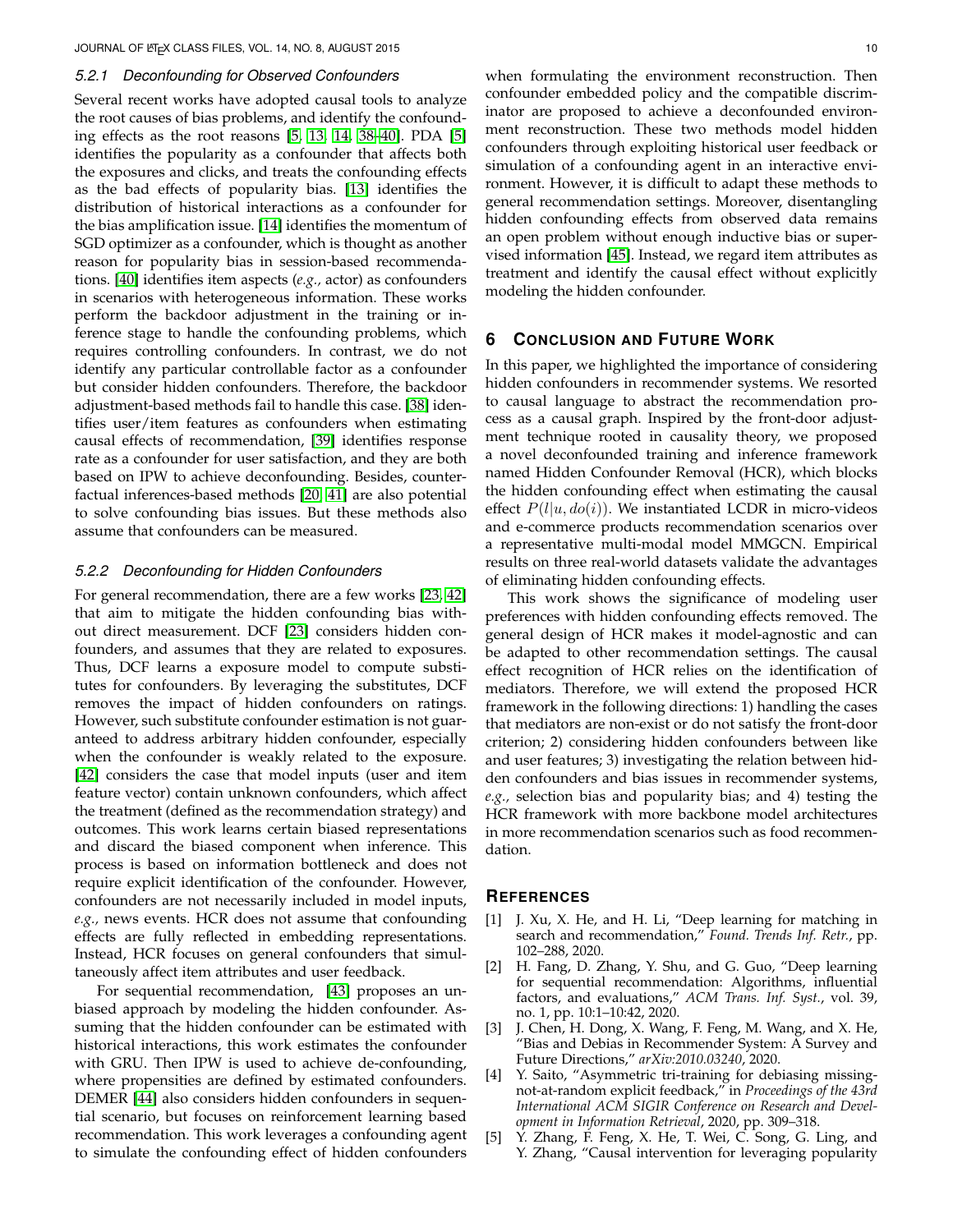bias in recommendation," in *Proceedings of the 44th International ACM SIGIR Conference on Research and Development in Information Retrieval*, 2021, p. 11–20.

- <span id="page-10-0"></span>[6] J. Pearl, M. Glymour, and N. P. Jewell, *Causal inference in statistics: A primer*. John Wiley & Sons, 2016.
- <span id="page-10-1"></span>[7] T. Schnabel, A. Swaminathan, A. Singh, N. Chandak, and T. Joachims, "Recommendations as treatments: Debiasing learning and evaluation," in *International Conference on Machine learning*, 2016, pp. 1670–1679.
- <span id="page-10-13"></span>[8] W. Zhang, W. Bao, X.-Y. Liu, K. Yang, Q. Lin, H. Wen, and R. Ramezani, "Large-scale causal approaches to debiasing post-click conversion rate estimation with multi-task learning," in *Proceedings of The Web Conference 2020*, 2020, pp. 2775–2781.
- [9] A. Gruson, P. Chandar, C. Charbuillet, J. McInerney, S. Hansen, D. Tardieu, and B. Carterette, "Offline evaluation to make decisions about playlistrecommendation algorithms," in *Proceedings of the Twelfth ACM International Conference on Web Search and Data Mining*, 2019, pp. 420– 428.
- <span id="page-10-21"></span>[10] J. Chen, H. Dong, Y. Qiu, X. He, X. Xin, L. Chen, G. Lin, and K. Yang, "Autodebias: Learning to debias for recommendation," in *Proceedings of the 44th International ACM SIGIR Conference on Research and Development in Information Retrieval*, 2021, p. 21–30.
- <span id="page-10-18"></span>[11] Y. Saito, S. Yaginuma, Y. Nishino, H. Sakata, and K. Nakata, "Unbiased recommender learning from missing-not-at-random implicit feedback," in *Proceedings of the 13th International Conference on Web Search and Data Mining*, 2020, pp. 501–509.
- <span id="page-10-2"></span>[12] S. Guo, L. Zou, Y. Liu, W. Ye, S. Cheng, S. Wang, H. Chen, D. Yin, and Y. Chang, "Enhanced doubly robust learning for debiasing post-click conversion rate estimation," in *Proceedings of the 44th International ACM SIGIR Conference on Research and Development in Information Retrieval*, 2021, pp. 275–284.
- <span id="page-10-3"></span>[13] W. Wang, F. Feng, X. He, X. Wang, and T.-S. Chua, "Deconfounded recommendation for alleviating bias amplification," in *Proceedings of the 27th ACM SIGKDD Conference on Knowledge Discovery & Data Mining*, 2021, p. 1717–1725.
- <span id="page-10-4"></span>[14] P. Gupta, A. Sharma, P. Malhotra, L. Vig, and G. Shroff, "Causer: Causal session-based recommendations for handling popularity bias," in *Proceedings of the 30th ACM International Conference on Information & Knowledge Management*, 2021, pp. 3048–3052.
- <span id="page-10-5"></span>[15] J. Zhang, X. Chen, and W. X. Zhao, "Causally attentive collaborative filtering," in *Proceedings of the 30th ACM International Conference on Information & Knowledge Management*, 2021, pp. 3622–3626.
- <span id="page-10-6"></span>[16] Y. Deldjoo, M. Schedl, P. Cremonesi, and G. Pasi, "Recommender systems leveraging multimedia content," *ACM Comput. Surv.*, vol. 53, no. 5, sep 2020.
- <span id="page-10-7"></span>[17] Y. Wei, X. Wang, L. Nie, X. He, R. Hong, and T.-S. Chua, "Mmgcn: Multi-modal graph convolution network for personalized recommendation of micro-video," in *Proceedings of the 27th ACM International Conference on Multimedia*, 2019, pp. 1437–1445.
- <span id="page-10-8"></span>[18] L. Wu, X. He, X. Wang, K. Zhang, and M. Wang, "A survey on neural recommendation: From collaborative filtering to content and context enriched recommendation," *arXiv preprint arXiv:2104.13030*, 2021.
- <span id="page-10-9"></span>[19] C. Gao, X. He, D. Gan, X. Chen, F. Feng, Y. Li, T.-S. Chua, L. Yao, Y. Song, and D. Jin, "Learning to recommend with multiple cascading behaviors," *IEEE Transactions on Knowledge and Data Engineering*, 2019.
- <span id="page-10-10"></span>[20] W. Wang, F. Feng, X. He, H. Zhang, and T.-S. Chua, "Clicks can be cheating: Counterfactual recommendation for mitigating clickbait issue," in *Proceedings of the 44th International ACM SIGIR Conference on Research and Development in Information Retrieval*, 2021, p. 1288–1297.
- <span id="page-10-11"></span>[21] Y. Zhang and Q. Yang, "A survey on multi-task learning," *IEEE Transactions on Knowledge and Data Engineering*, pp. 1–1, 2021.
- <span id="page-10-12"></span>[22] X. Ma, L. Zhao, G. Huang, Z. Wang, Z. Hu, X. Zhu, and K. Gai, "Entire space multi-task model: An effective approach for estimating post-click conversion rate," in *Proceedings of the 41st International ACM SIGIR Conference on Research and Development in Information Retrieval*, 2018, pp. 1137–1140.
- <span id="page-10-14"></span>[23] Y. Wang, D. Liang, L. Charlin, and D. M. Blei, "Causal inference for recommender systems," in *14th ACM Conference on Recommender Systems*, 2020, pp. 426–431.
- <span id="page-10-15"></span>[24] D. P. Kingma and J. Ba, "Adam: A method for stochastic optimization," in *3rd International Conference on Learning Representations*, 2015.
- <span id="page-10-16"></span>[25] H. Guo, J. Yu, Q. Liu, R. Tang, and Y. Zhang, "Pal: a position-bias aware learning framework for ctr prediction in live recommender systems," in *Proceedings of the 13th ACM Conference on Recommender Systems*, 2019, pp. 452– 456.
- <span id="page-10-17"></span>[26] H. Zhuang, Z. Qin, X. Wang, M. Bendersky, X. Qian, P. Hu, and D. C. Chen, "Cross-positional attention for debiasing clicks," in *Proceedings of the Web Conference 2021*, 2021, pp. 788–797.
- <span id="page-10-19"></span>[27] D. Liang, L. Charlin, J. McInerney, and D. M. Blei, "Modeling user exposure in recommendation," in *Proceedings of the 25th international conference on World Wide Web*, 2016, pp. 951–961.
- <span id="page-10-20"></span>[28] Z. Zhu, Y. He, X. Zhao, Y. Zhang, J. Wang, and J. Caverlee, "Popularity-opportunity bias in collaborative filtering," in *Proceedings of the 14th ACM International Conference on Web Search and Data Mining*, 2021, pp. 85–93.
- <span id="page-10-22"></span>[29] X. Wang, R. Zhang, Y. Sun, and J. Qi, "Doubly robust joint learning for recommendation on data missing not at random," in *International Conference on Machine Learning*, 2019, pp. 6638–6647.
- [30] S. Guo, L. Zou, Y. Liu, W. Ye, S. Cheng, S. Wang, H. Chen, D. Yin, and Y. Chang, "Enhanced doubly robust learning for debiasing post-click conversion rate estimation," in *Proceedings of the 44th International ACM SIGIR Conference on Research and Development in Information Retrieval*, 2021, p. 275–284.
- <span id="page-10-23"></span>[31] A. Gilotte, C. Calauzènes, T. Nedelec, A. Abraham, and S. Dolle, "Offline a/b testing for recommender systems," ´ in *Proceedings of the 11th ACM International Conference on Web Search and Data Mining*, 2018, pp. 198–206.
- <span id="page-10-24"></span>[32] S. Bonner and F. Vasile, "Causal embeddings for recommendation," in *Proceedings of the 12th ACM conference on recommender systems*, 2018, pp. 104–112.
- [33] D. Liu, P. Cheng, Z. Dong, X. He, W. Pan, and Z. Ming, "A general knowledge distillation framework for counterfactual recommendation via uniform data," in *Proceedings of the 43rd International ACM SIGIR Conference on Research and Development in Information Retrieval*, 2020, pp. 831–840.
- <span id="page-10-25"></span>[34] X. Wang, R. Zhang, Y. Sun, and J. Qi, "Combating selection biases in recommender systems with a few unbiased ratings," in *Proceedings of the 14th ACM International Conference on Web Search and Data Mining*, 2021, pp. 427–435.
- <span id="page-10-26"></span>[35] H. Abdollahpouri, R. Burke, and B. Mobasher, "Managing popularity bias in recommender systems with personalized re-ranking," in *Proceedings of the Thirty-Second International Florida Artificial Intelligence Research Society Conference*, 2019, pp. 413–418.
- <span id="page-10-27"></span>[36] Z. Chen, R. Xiao, C. Li, G. Ye, H. Sun, and H. Deng, "Esam: Discriminative domain adaptation with non-displayed items to improve long-tail performance," in *Proceedings of the 43rd International ACM SIGIR Conference on Research and Development in Information Retrieval*, 2020, pp. 579–588.
- <span id="page-10-28"></span>[37] H. Abdollahpouri, R. Burke, and B. Mobasher, "Controlling popularity bias in learning-to-rank recommendation,"